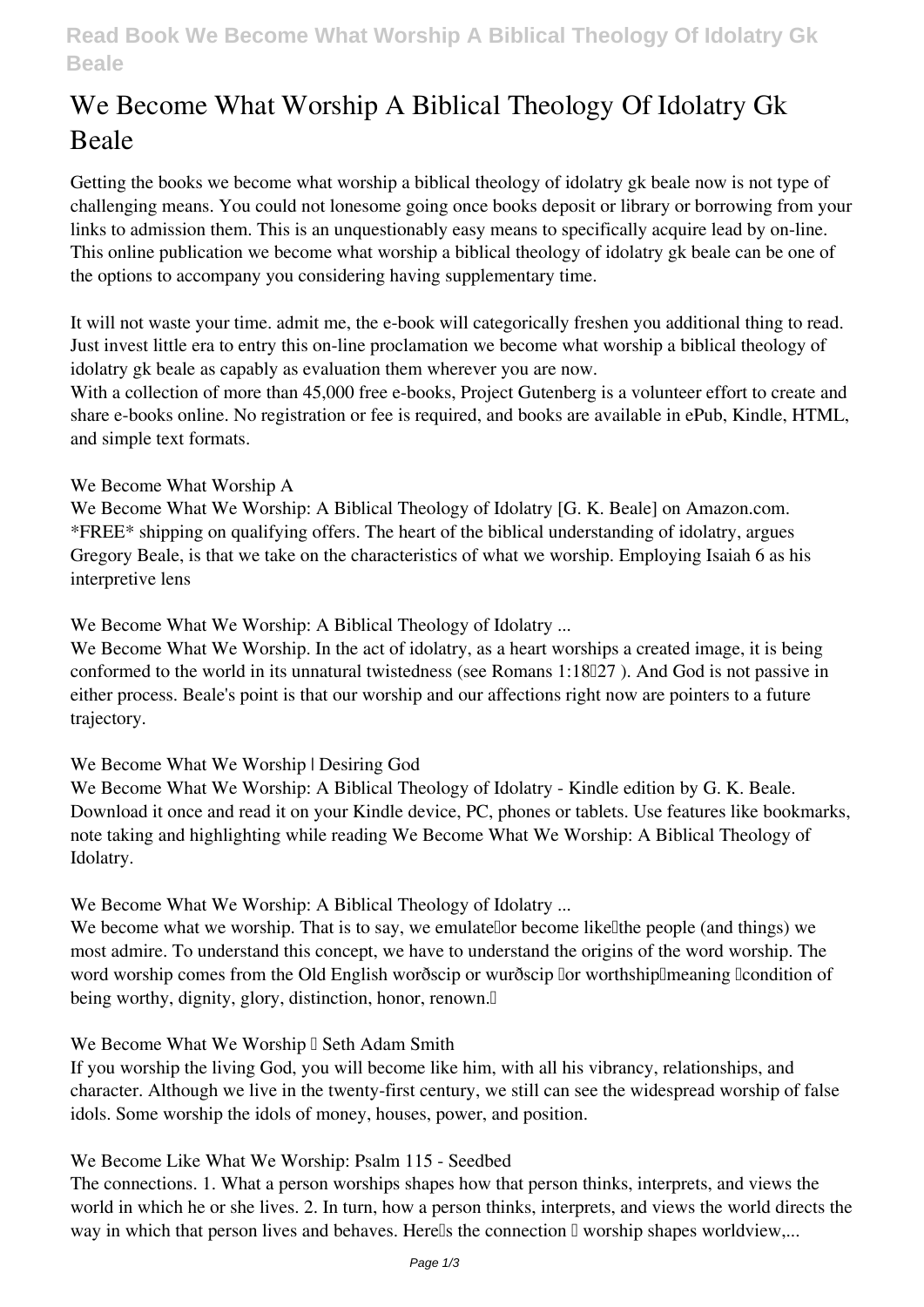# **Read Book We Become What Worship A Biblical Theology Of Idolatry Gk Beale**

### **We Become What We Worship**

For an explanation of the title, see p. 12: "The title We Become What We Worship is a metaphor, which is an implied simile, omitting the word like between We Become and What We Worship. The thesis of the book is not that people become the idols they worship or become the God they worship, but they become like the idols or like God.

#### **We Become What We Worship: A Biblical Theology of Idolatry ...**

We become what we worship  $\Box$  NT Wright. Those who worship power define themselves in terms of it and treat other people as either collaborators, competitors, or pawns. These and many other forms of idolatry combine in a thousand ways, all of them damaging to the image-bearing quality of the people concerned and of those whose lives they touch.<sup>[]</sup>.

#### **We become what we worship - NT Wright - KeithFerrin.com**

A brief explanation is in order (for more on all of this, see Gregory Bealells We Become What We Worship). The coal has to do with an Ancient Near Eastern ritual called the washing of the mouth. The coal has to do with an Ancient Near Eastern ritual called the washing of the mouth.

#### **We Become Like What We Worship - Capturing Christianity**

REVIEWS. " We Become What We Worship is biblical theology at its best, weaving together Old and New Testament texts into a unified message. Beale's work is original yet traditional, profound yet simple, exegetical yet 'hyperexegetical,' sometimes provocative yet always profitable, for the scholar yet for every serious Christian.

**We Become What We Worship - InterVarsity Press**

When we behold Jesus, welll pick up more and more of his mannerisms. Jamie Brown is the Director of Worship and Arts at Truro Anglican Church in Fairfax, VA. Born into a ministry family and leading worship since the age of twelve, Jamie is devoted to helping worship leaders lead well and seeing congregations engaged in Spirit-filled,...

#### **Why We Become What We Behold - ChurchLeaders**

WE BECOME WHAT WE BEHOLD a game about news cycles, vicious cycles, infinite cycles. This silly game was created by me, Nicky Case, in two months! Here's my wobsite, my tweeter, and if you'd like to buy me a pumpkin spice latte, my patreon. Thank you so much for playing! <3 - - - - - THIS GAME IS OPEN SAUCE

#### **We Become What We Behold by Nicky Case! - itch.io**

We Become What We Behold is a silly 5-minute game created by Nicky Case. It is a game about news cycles, vicious cycles, and infinite cycles. Your mission is to capture moments and create new events for the people.

**We Become What We Behold - Play We Become What We Behold ...**

If people are committed to God, they will become like him; if they are committed to something other than God, they will become like that thing, always spiritually inanimate and empty like the lifeless and vain aspect of creation to which they have committed themselves.  $\Box$  G.K. Beale, We Become What We Worship: A Biblical Theology of Idolatry

**We Become What We Worship Quotes by G.K. Beale**

WE BECOME LIKE WHAT WE WORSHIP\* Revelation 5:1-14. Sermon Objective: An underlying premise of The Revelation is that all humankind has a devotion to one God or another and we become